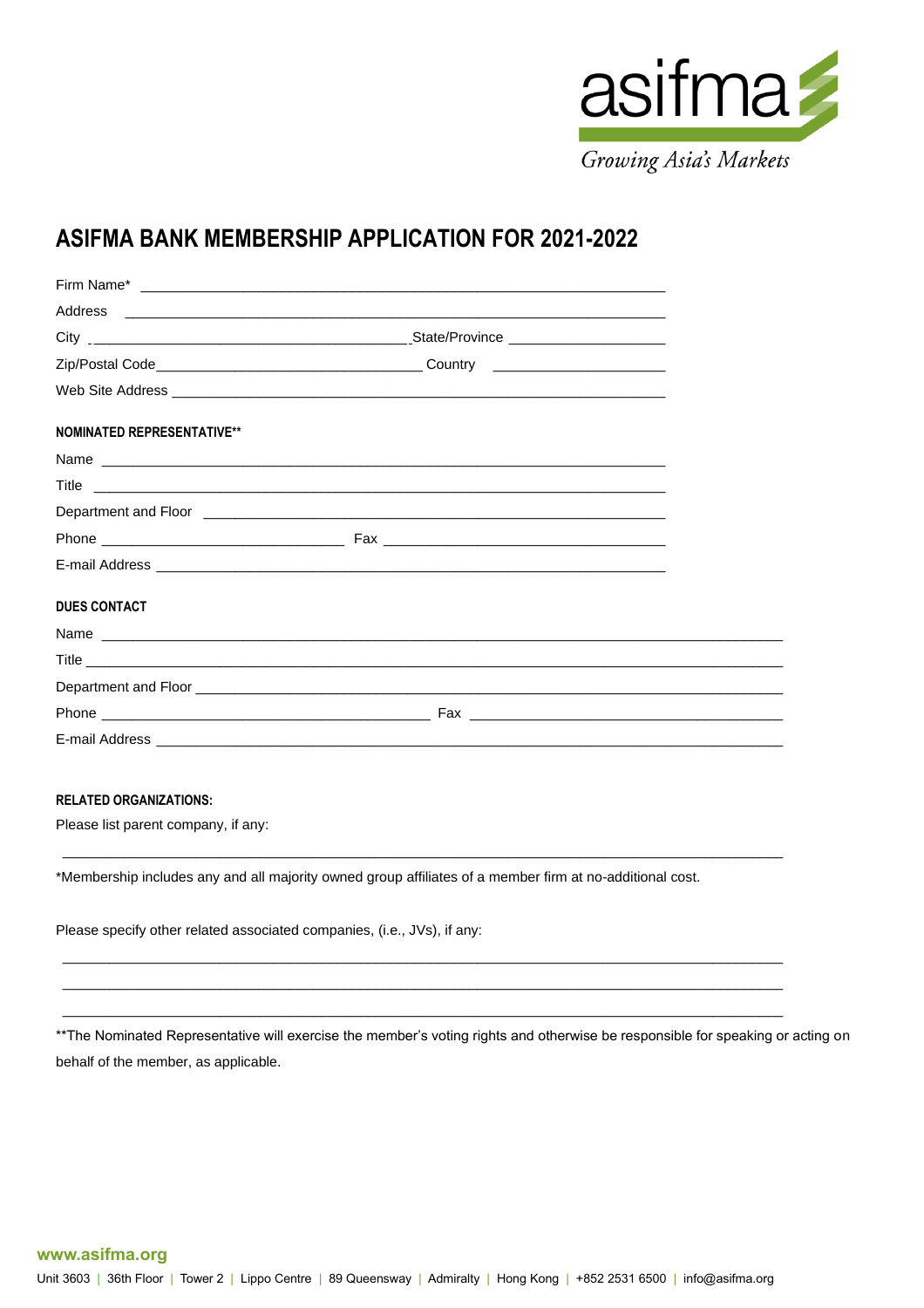### **DUES**

A current list of dues and dues categories is contained in Appendix I of this application (though this is subject to review at the end of each financial year being 31 October). Dues are payable in Hong Kong dollars and shall be paid gross without withholding or deduction for taxes, levies, duties, bank charges or any other deductions of any nature.

### **TERMS AND CONDITIONS**

### **Subscriptions**

- The membership year shall, unless otherwise determined by the Board, run from 1 November to 31 October.
- An institution joining during the year will pay a pro-rata amount equivalent to the remaining part of the membership year.

### **Resignation & Removal from Membership, Right of Appeal**

- Each member firm is entitled to resign from ASIFMA with the provision of 6 months' written notice.
- Member firms are liable for their pro-rata share of any financial or other obligations entered into prior to the date of their resignation from ASIFMA.
- No paid membership dues shall be refunded to any member which resigns or which membership is terminated.

### **MEMBERSHIP AGREEMENT**

As the duly authorized representative of the the state of the "Applicant") and acting on behalf

## *Insert Firm/Company Name*

of the Applicant, I the undersigned hereby apply for membership in the Asia Securities Industry and Financial Markets Association (ASIFMA) and, if admitted, agree: (1) To comply with ASIFMA's By-Laws and advance its purposes; and (2) To pay such initial dues and assessments that are agreed to by the Applicant and other dues, assessments and charges in the manner and amount as shall from time to time be fixed by the ASIFMA's Board of Directors pursuant to the By-Laws. Dues once paid are not refundable and resignation from membership is only effective at the end of each financial year.

I hereby certify that the statements made herein are true and complete. I understand that in the event false information is given in this application or there are omissions of material facts, the Applicant's request to join ASIFMA may be denied; or, if admission has previously been granted, such false information may be grounds for termination of membership.

I acknowledge that information provided in this application form will be used by ASIFMA to process the application request. Once approved, I hereby authorize and allow ASIFMA to indicate the Applicant's membership on ASIFMA's website and in its various marketing materials. I consent to the release of the Applicant's membership status and information provided herein to ASIFMA, its employees and agents and other trade associations at ASIFMA's sole discretion.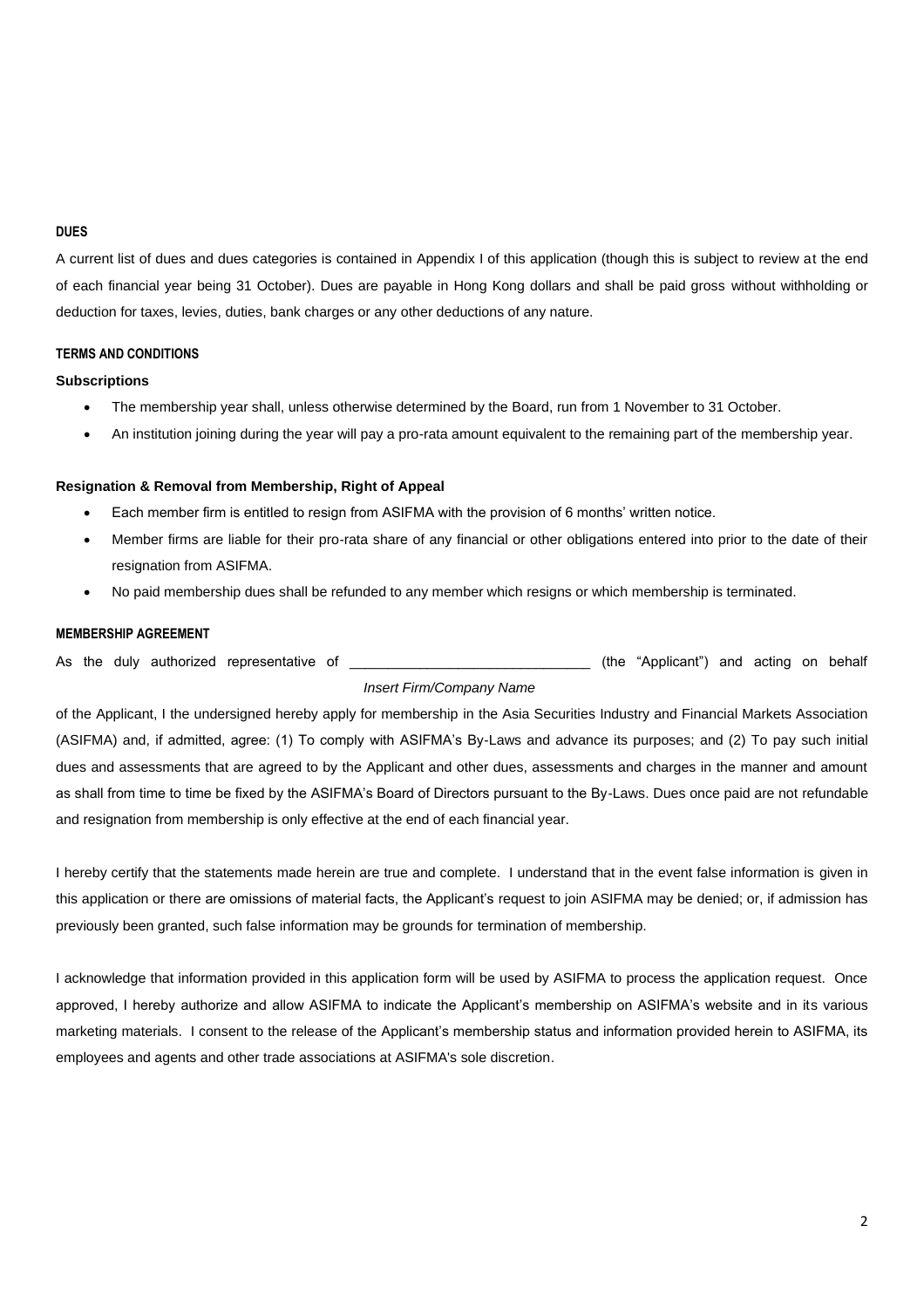I have read and understood ASIFMA's Personal Information Collection Statement contained in Appendix II of this application.

| PLEASE DIRECT ALL INQUIRIES AND COMPLETED APPLICATION FORMS TO:        |  |
|------------------------------------------------------------------------|--|
| The Asia Securities Industry and Financial Markets Association Limited |  |
| Unit 3603, Tower 2                                                     |  |
| Lippo Centre                                                           |  |
| 89 Queensway                                                           |  |
| Admiralty, Hong Kong                                                   |  |
| Tel: 852 2531 6500                                                     |  |
| Fax: 852 2537 1673                                                     |  |
| E-mail: wwong@asifma.org                                               |  |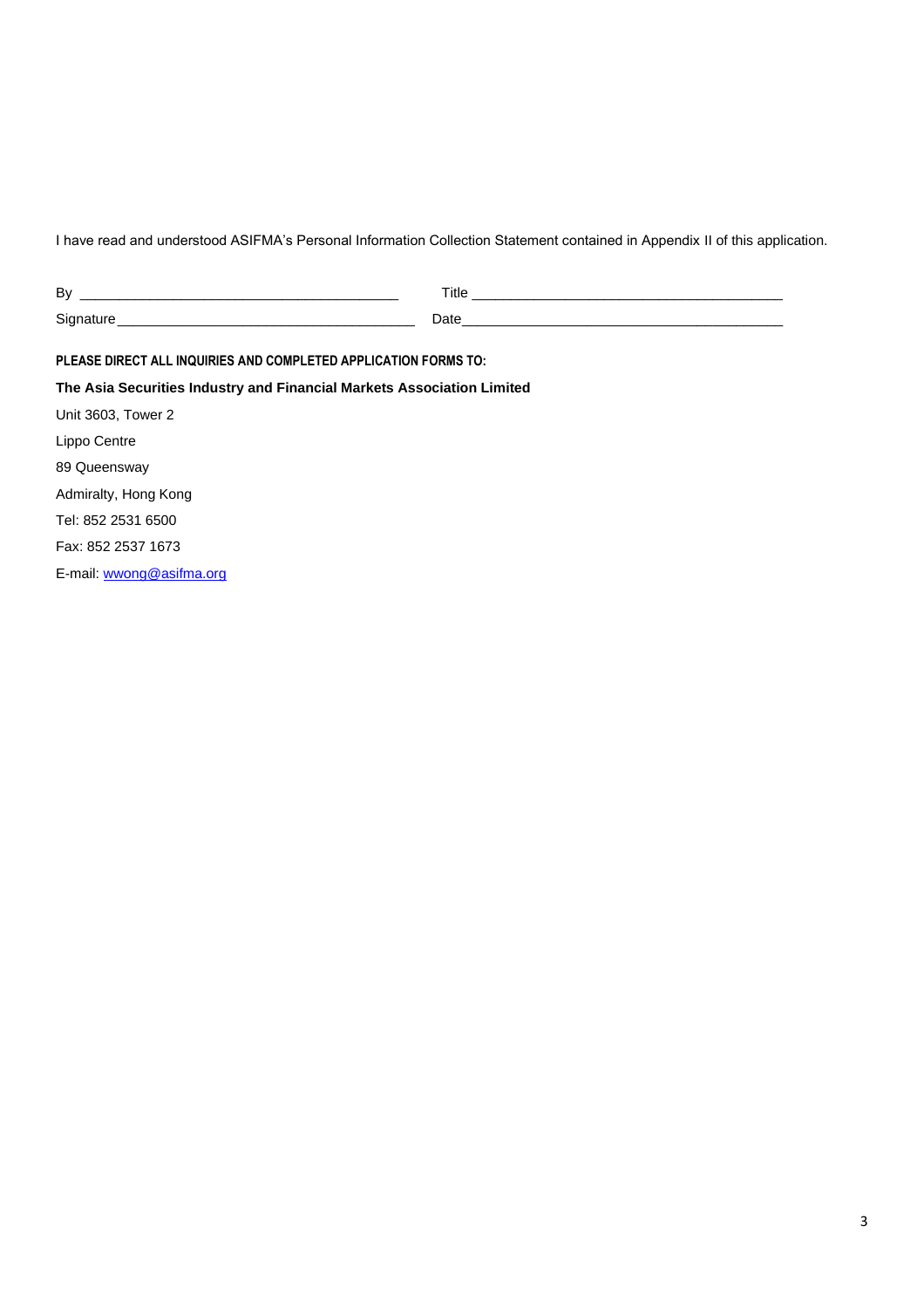# **Appendix I – DUES and DUES CATEGORIES<sup>1</sup> 2021-2022**

### Dues structure:

ASIFMA dues are assessed on a sliding scale designed to reflect the actual services received by banks/securities dealers/market makers. For example, a global or regional bank active in the vast majority of product/policy areas and countries covered by ASIFMA would pay at the top tier; whereas a local bank operating in one, smaller country, with a limited capital markets product footprint, would pay at the lowest tier. *Other firms would pay at levels in between*. We currently have Equities and Fixed Income Divisions that cover the following product/policy areas (some shared by the two Divisions): Compliance, Credit, Equity Trading, Funding, Government Bonds, Offshore RMB, Post-Trade, and Securitization. Our primary focus countries are China, Hong Kong, India, Indonesia, Korea, and Singapore. Our secondary focus countries are Malaysia, Philippines, Taiwan, and Thailand. Applicants should self-certify by indicating the applicable tier level below.

All member applications, including the tier designation, will be reviewed for approval by the Board; otherwise, they will remain confidential.

## **Category HKD\$<sup>2</sup>**

## **Banks/Securities Dealers/Market Makers Tiers**

| $\mathsf{A}$ | $$1,559,300$ $\Box$    |
|--------------|------------------------|
| $\mathbf B$  | $$1,247,440$ $\square$ |
| $\mathbf{C}$ | $$1,113,800$ $\Box$    |
| D            | $$779,650$ $\square$   |
| $\mathsf E$  | $$623,730$ $\square$   |
| $\mathsf F$  | $$401,000$ $\square$   |
| G            | $$267,320$ $\square$   |
| H            | $$205,000$ $\square$   |
|              | $$155,930$ $\square$   |
| J            | $$124,740$ $\square$   |
| K            | $$102,500$ $\Box$      |
| L            | $$53,500$ $\Box$       |
|              |                        |

<sup>&</sup>lt;sup>1</sup> Subject to change at the end of each financial year (31 October) or at other times as determined by the Board of Directors.

<sup>&</sup>lt;sup>2</sup> Net amount, excludes bank transaction fees.